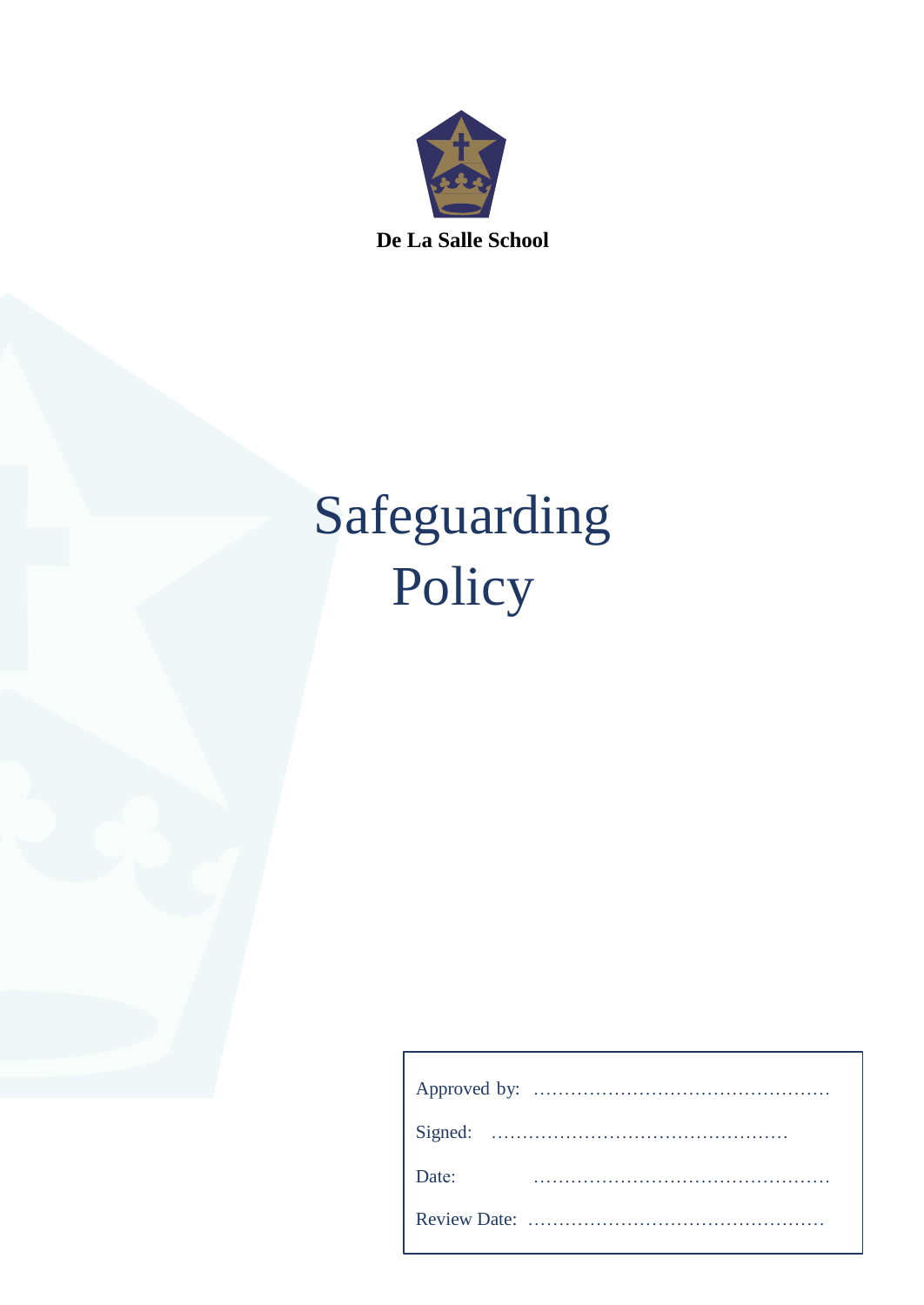# **Safeguarding Policy**

# **INTRODUCTION**

This School Safeguarding Policy applies to all adults, including volunteers, working in or on behalf of the school and is an over-arching document which demonstrates how everyone working in or for our school service, shares an objective to help keep children safe from harm and abuse.

We aim:

• to ensure that children within our school feel safe at all times

• to ensure that all stakeholders are safe and feel that they are able to put the welfare of the children first without concern that there will be any negative consequences attached to their actions

• to ensure that all adults who have contact with children in school have been properly vetted and cleared as suitable to work and support children in our care/charge.

• to ensure that all adults who have contact with children in school have been trained to undertake their safeguarding responsibilities effectively.

#### SCHOOL COMMITMENT

De La Salle School and Language College is committed to safeguarding and promoting the welfare of all its students. We recognise that some children may be especially vulnerable to abuse and that children who are abused or neglected may find it difficult to develop a sense of worth and to view the world in a positive way. We will always take a considered and sensitive approach to support all of our students and recognise that each student's welfare is of paramount importance.

## PROVIDING A SAFE AND SUPPORTIVE ENVIRONMENT

## **Safer Recruitment and Selection**

The school pays full regard to current DfE guidance, Keeping Children Safe in Education. We ensure that all appropriate measures are applied in relation to everyone who works in the school who is likely to be perceived by the children as a safe and trustworthy adult, including volunteers and staff employed by contractors. The school follows the Essex County Council 'Pre-Employment Procedure' guidance to ensure safer recruitment practice is followed.

The Headteacher, members of SLT and admin staff and some Governors have undertaken and completed the safer recruitment training and one of these will be in attendance at interview for allstaff appointments: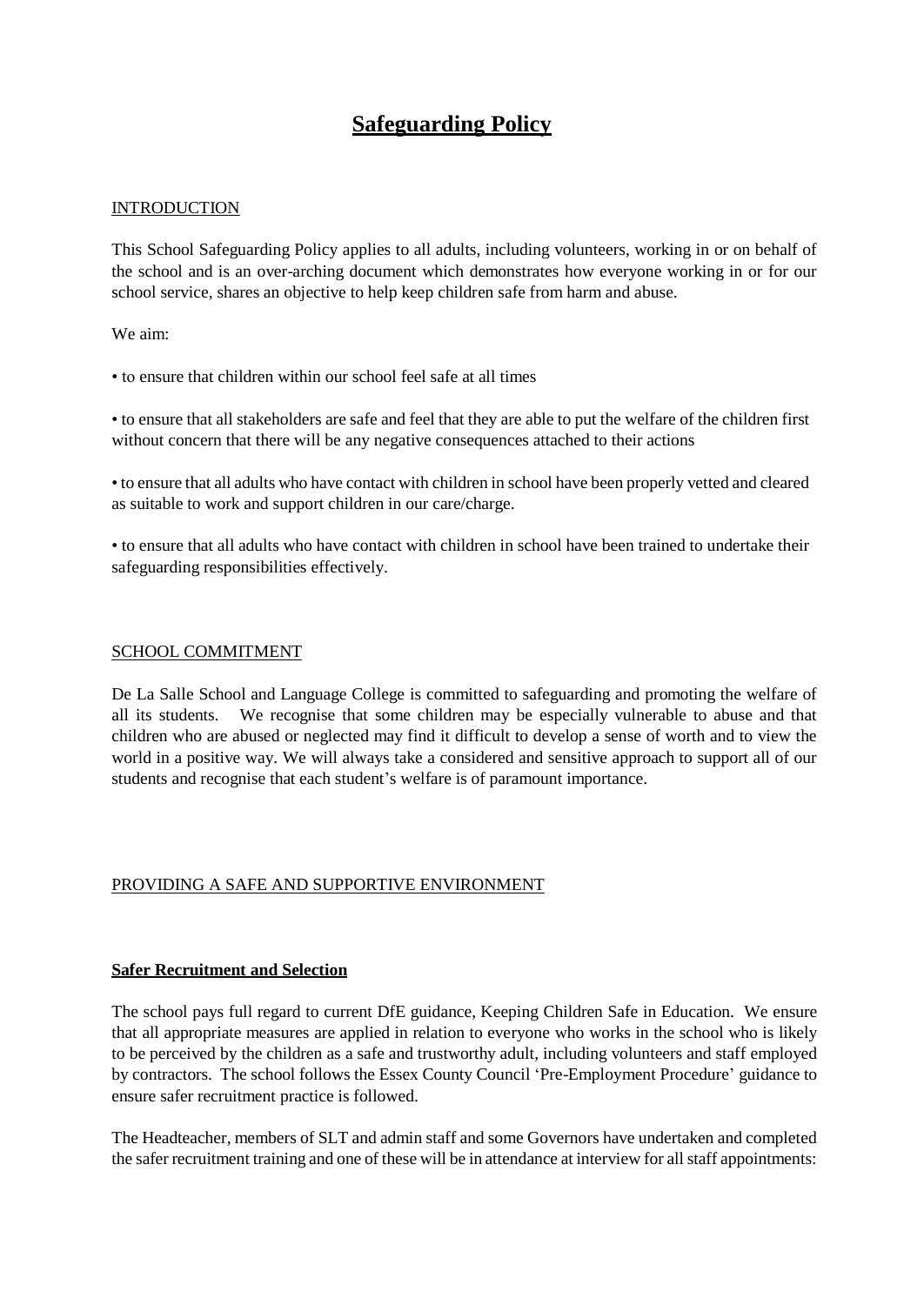#### **Safer Working Practice**

Our school will comply with the SET (Southend, Essex and Thurrock) Safeguarding and Child Protection Procedures.

Safe working practice ensures that students are safe and that all staff, volunteers and governors:

- are responsible for their own actions and behaviour and should avoid any conduct which would lead any reasonable person to question their motivation and intentions.
- work in an open and transparent way.
- work with other colleagues where possible in situations open to question.
- discuss and/or take advice from school management over any incident which may give rise to concern.
- record any incident or decisions made.
- apply the same professional standards regardless of gender, race, disability or sexuality.
- be given the Code of Conduct and part one of the Keeping Children Safe in Education guidance at induction.
- are aware that breaches of the law and other professional guidelines could result in criminal or disciplinary action being taken against them.

#### **Safeguarding Information for Students**

All students in our school are aware of a number of staff who they can talk to. The school is committed to ensuring that students are aware of behaviour towards them that is not acceptable and how they can keep themselves safe. All students know that we have a senior member of staff with responsibility for child protection and know who this is. We inform students of whom they might talk to, both in and out of school, their right to be listened to and heard and what steps can be taken to protect them from harm.

PSHE materials we use to help students learn how to keep safe are:

*Road Safety Programme Fire Safety Talks PSHRE/RSE teaching and learning materials Self-Harm Awareness*

The Senior Designated Person for child protection in our school is:

Mr D Fogarty (Designated Safeguarding Lead) Extn 311

The Deputy Senior Designated Person for child protection in our school is:

Mrs Sarah Starling (Deputy Designated Safeguarding Lead) Extn 115

Mr D Butler (Deputy Designated Safeguarding Lead) Exn 323

Mrs T Carlane-Smith (Deputy Designated Safeguarding Lead) Extn 202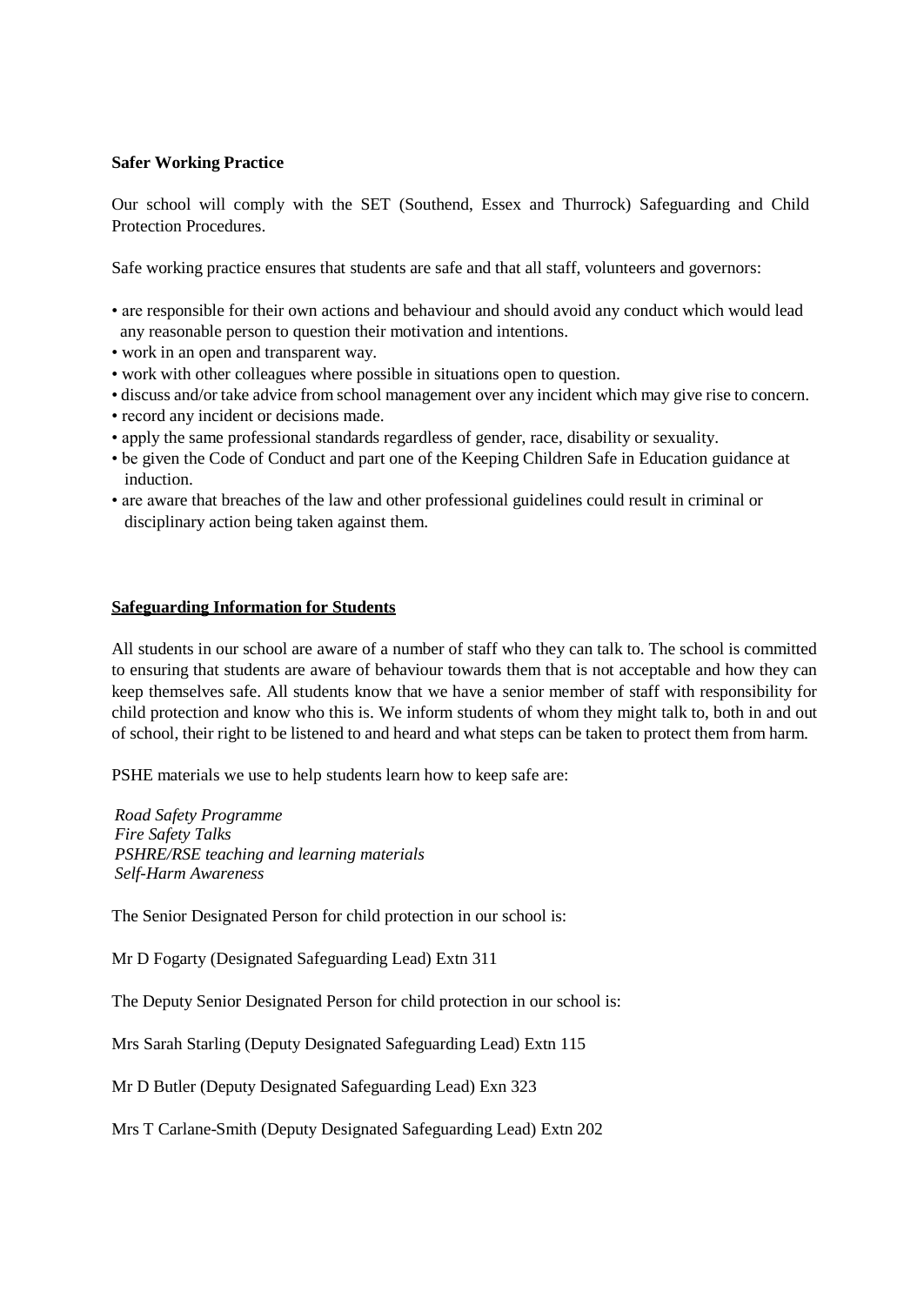# **Partnership with Parents**

The school shares a purpose with parents to educate, keep children safe from harm and have their welfare promoted.

We are committed to working with parents positively, openly and honestly. We ensure that all parents are treated with respect, dignity and courtesy. We respect parents' rights to privacy and confidentiality and will not share sensitive information until we have permission or it is necessary to do so to protect a child.

De La Salle School will share with parents any concerns we may have about their child unless to do so may place a child at risk of harm.

We encourage parents to discuss any concerns they may have with De La Salle School. We make parents aware of our Safeguarding and Child Protection Policies and parents are aware that they can view these policies on request or on the school website.

## **School Training and Staff Induction**

The school's Senior Designated Person with responsibility for child protection and any named deputies undertake specific child protection training which includes how to undertake their role. Refresher training is undertaken at two yearly intervals.

All other school staff, including non-teaching staff, volunteers and governors undertake appropriate in house training to equip them to carry out their responsibilities for child protection effectively. This is kept up to date by refresher training at three yearly intervals as a minimum requirement.

## **Health and Safety Policy**

The school has a health and safety policy, which is monitored each year by the relevant committee of the School Governing Body.

The Headteacher, with the staff member with responsibility for Health and Safety, and a governor with responsibility for Health and Safety oversee the policy. Any concerns from staff, volunteers, governors or students are reported to any of the above and the staff member responsible for Health and Safety carries out an initial examination, assessing what remedial action needs to take place.

Each term there is a fire drill that practices efficient evacuation from the buildings. The school conducts an annual fire risk assessment.

There is a critical incident management plan that details what staff and parents should do in the case of emergencies.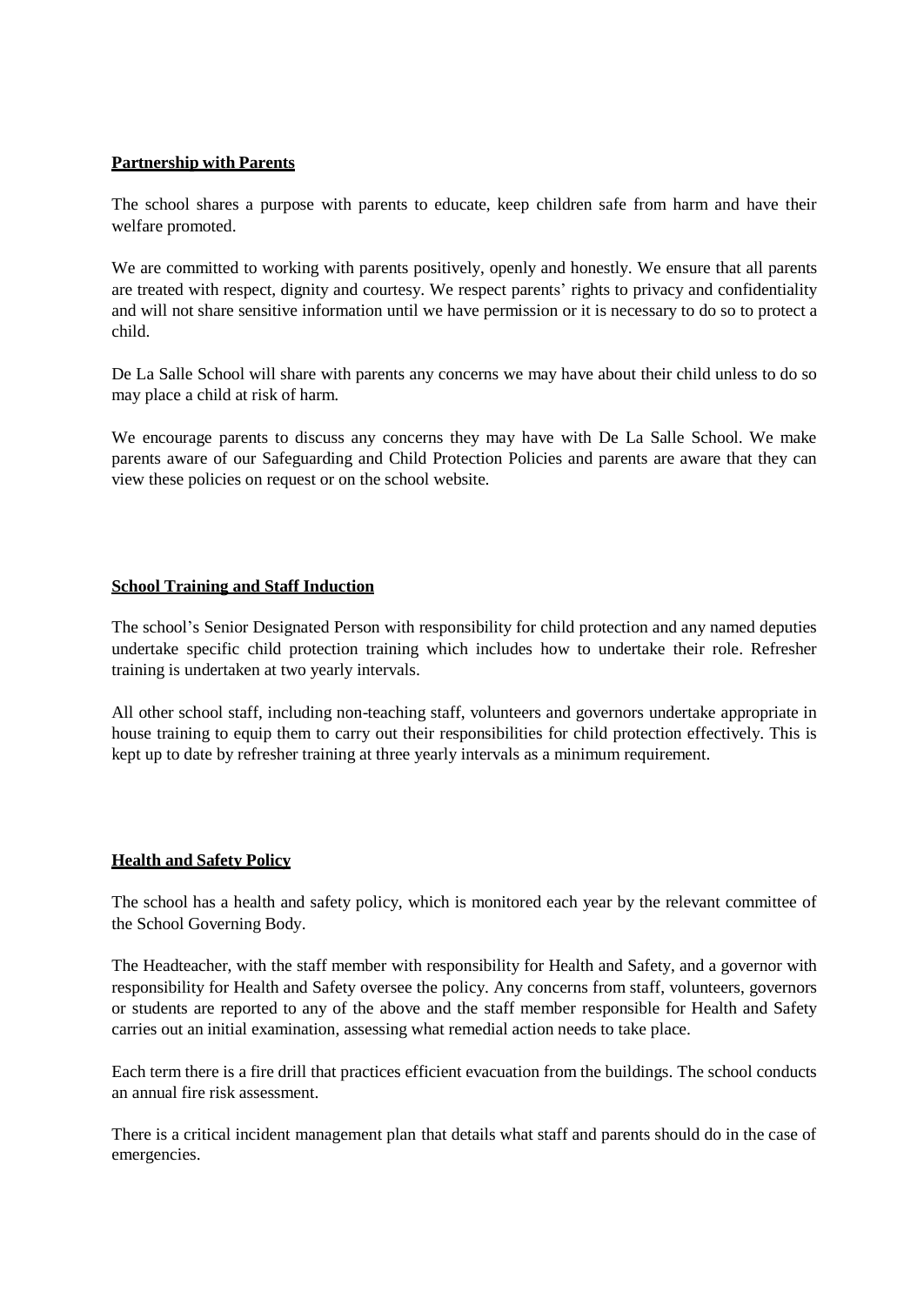# **First Aid**

| Mrs. S. Barry     | Art/Technology            | <b>Ext 205</b> |
|-------------------|---------------------------|----------------|
| Mr. R. Conway     | PE.                       | Ext 311        |
| Miss. H. Perfect  | <b>Teaching Assistant</b> | Ext 212        |
| Mrs. N. Mackenzie | Admin Office              | <b>Ext 102</b> |
| Miss. K. Kelsey   | Science                   | <b>Ext 300</b> |
| Mr. M. Brinklow   | PE.                       | <b>Ext 311</b> |
| Mr. P. Futcher    | Geography                 | <b>Ext 208</b> |
| Miss. S. Hull     | <b>Teaching Assistant</b> | Ext 212        |
| Miss. S. Rothwell | PF.                       | <b>Ext 311</b> |
| Mr. K. Jacobson   | Science                   | <b>Ext 301</b> |
| Miss. M. Reynolds | <b>Teaching Assistant</b> | <b>Ext 212</b> |
| Miss. T. Perry    | Food Technology           | <b>Ext 302</b> |
| Mrs. D. Bourke    | <b>Student Services</b>   | <b>Ext 200</b> |

In school the following members of staff are trained to oversee first aid:

First aid kits are situated around the school in the following locations:

*Science Office, School Kitchen, Student Services, Food Tech Office, Caretaker's office and PE Office.*

When a child is unwell or has suffered an accident in school or on the school grounds, the following steps are followed:

Step 1: A trained first aider is immediately called to provide assistance and advice.

Step 2: The incident/accident is logged in the incident/accident register. (Held in Student Services)

Step 3: The parent is notified of the incident/accident as soon as necessary.

Step 4: Review of risk assessment is undertaken by the department with the H&S Officer

Step 5: The Local Authority Health and Safety Team and/or the Health and Safety Executive are notified of the incident/accident where there is a statutory duty to do so.

## **Site Security**

De La Salle School aims to provide a secure school site but recognises that the site is only as secure as the people who use it. Therefore, all people on the site have to adhere to the rules, which govern it. It is recognised that laxity can cause potential problems to safeguarding. Therefore, the school ensures that:

- the side gates are locked except at the start and end of each day.
- **School site entrance key code secure gate.**
- Main entrance/reception Maglock entry
- wherever possible visitors and volunteers only enter through the main entrance and must sign in at the office.
- children are only allowed home with adults/carers with parental responsibility or confirmed permission has been received in advance.
- CCTV is used in public areas outside and inside school.
- should a child leave the school premises without permission, staff have been informed never to chase after a child, but to report immediately to Student Services. Parents will then be immediately informed of the circumstances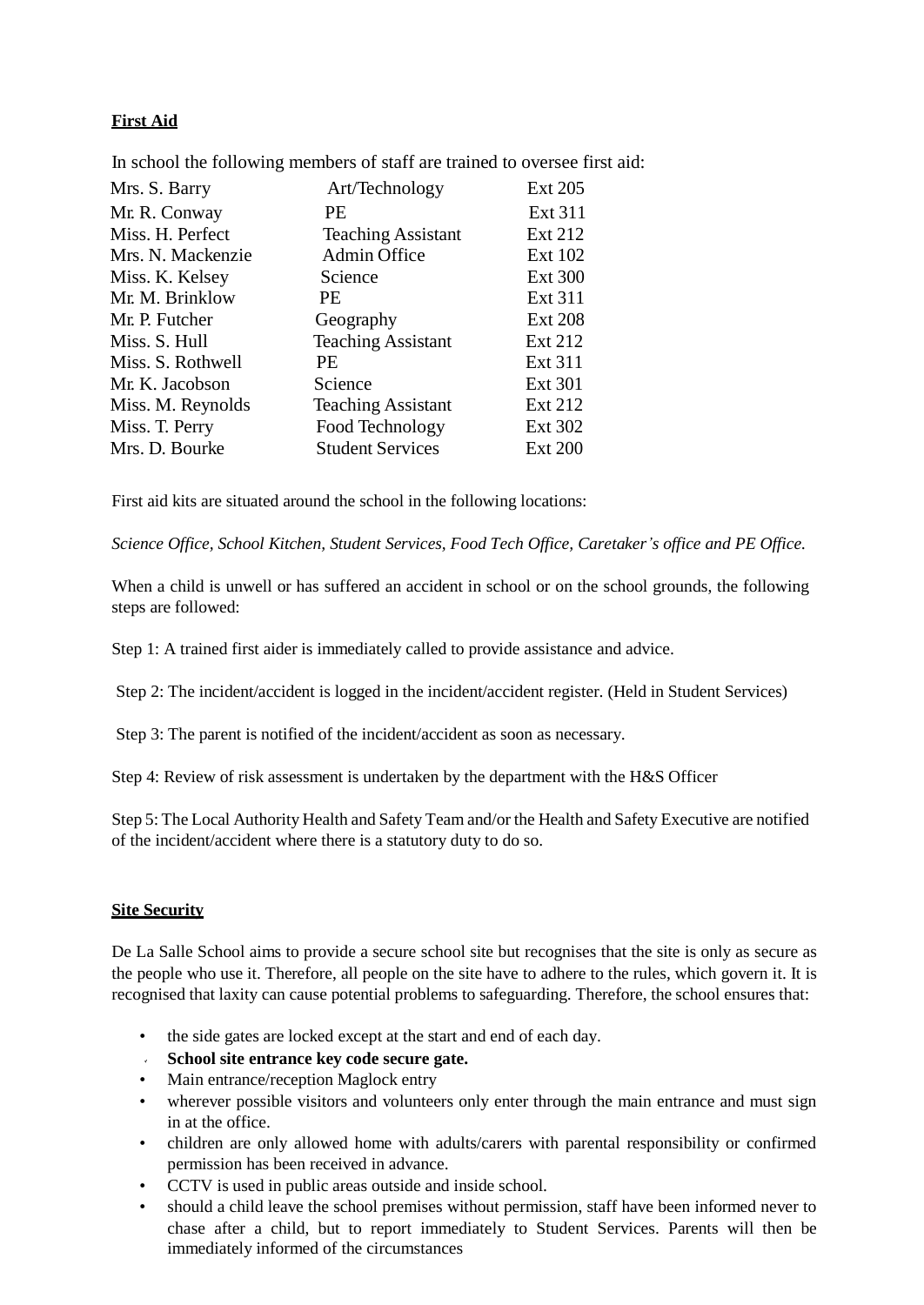## **Welcoming other Professionals**

Visitors with a professional role, such as the school nurse or members of the Police should have been vetted to work with children through their own organisation. When there is a planned visit to the school and checks will be carried out in accordance with guidance in the ECC 'Pre-employment Checks Procedure'.

When the said individuals make adhoc or unplanned visits to the school, they will be accompanied by a staff member at all times and not allowed to have any unsupervised access to the children until confirmation of their vetting status has been confirmed. No examination/medical treatment of any child will be allowed unless the professional has suitable clearance prior to their visit.

# **Child Protection Policy**

The Designated Safeguarding Lead Mr Dave Fogarty. The Deputy Designated Safeguarding Leads are Mrs Sarah Starling, Mr David Butler, Mrs Tracey Carlane-Smith and the Designated Governors for Safe Guarding is Mr Liam Connolly and Toni-Ann Robinson (Deputy) There is a detailed Child Protection Policy operating within the school, which is available from the school office. It is the Governing Body's duty to ensure the policy is reviewed annually and any deficiencies within the policy addressed immediately.

All allegations of abuse by or complaints about a teacher, other member of staff or volunteer, will be managed in accordance with the SET procedures. A copy of these procedures can be found on the DLS Info Link. The Chair of Governors should be contacted directly where there are allegations/complaints against the Headteacher.

The Local Authority Designated Officer for Child Protection oversees all allegations made against those who work with children and can be contacted at any time for advice on 03330139797.

# **The Design of the Curriculum**

The curriculum deals with safeguarding in two ways. Firstly, in subjects such as Personal, Social and Health Education relevant discussions around related issues take place with the children. Topics include such themes as Drugs, Alcohol, Sex and Relationships, Stranger Danger, and e-safety issues. Children are encouraged to discuss and explore consequences of choice in regards of these issues.

Secondly, the curriculum is designed so that safety issues within the subject are discussed and safe practices explained, such as using equipment properly in PE and Design and Technology. Appropriate staffing levels will be maintained at all times when the curriculum is being delivered outside of the school site. Appropriate and agreed student/adult ratios are always maintained. The lead adult always risk assesses visits and trips to ensure children are safeguarded and protected from harm before the event is finally authorised by the Headteacher, who is the School Educational Visits Coordinator.

Visiting speakers, with correct clearance and/or constant supervision are always welcome into school so that they can give specialist knowledge to the children.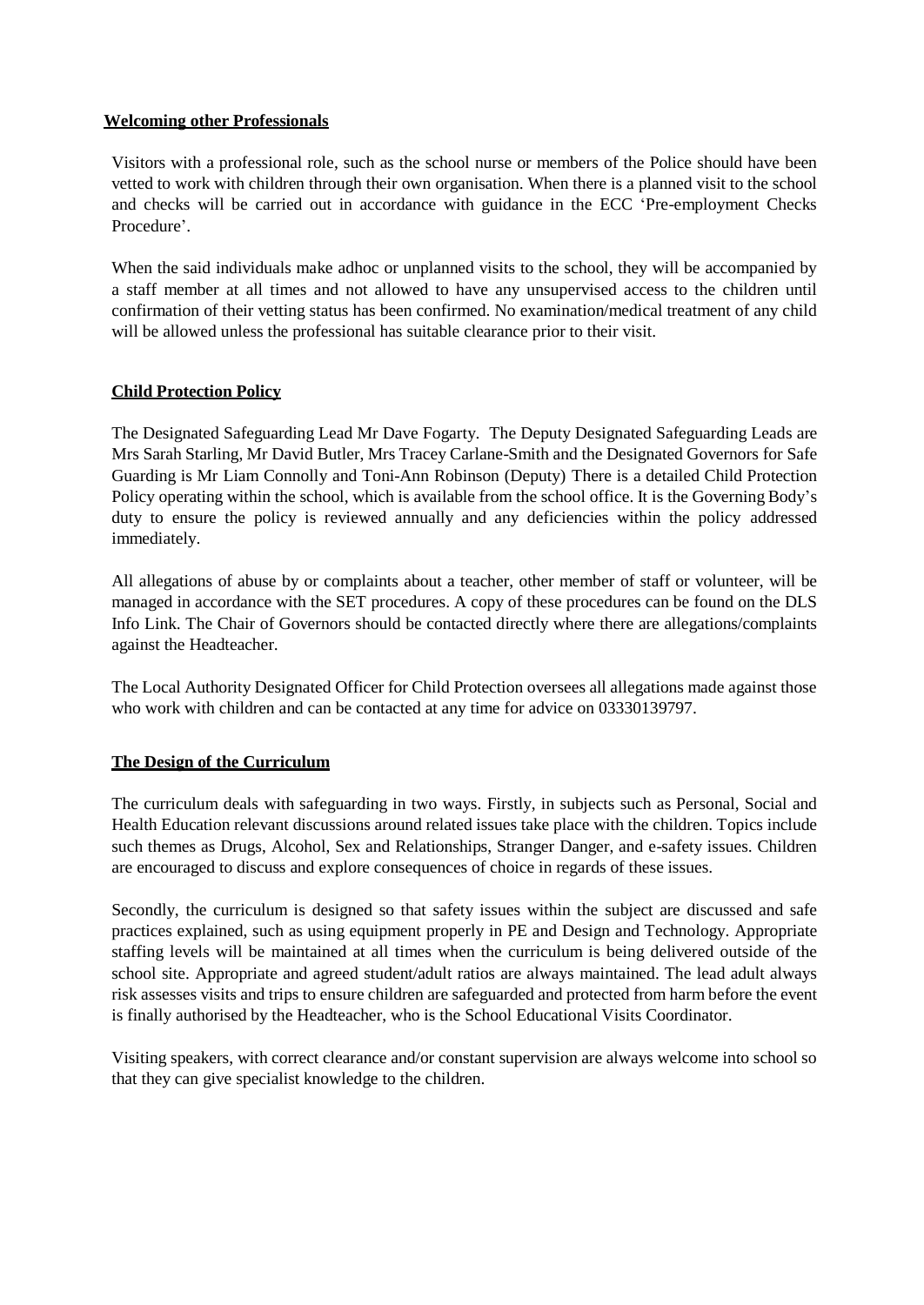# **Internet / E-Safety**

Children are encouraged to use the internet as much as is possible but at all times in a safe way. Parents are asked to give permission for their children to use the internet on entry to the school. Parents, students and staff must sign an appropriate usage form to ensure that they understand the risks and sanctions relating to misuse of the system in and beyond the school. If staff know of misuse, either by a teacher, staff member, volunteer or child, the issue must be reported to the Headteacher/Designated Safeguarding Lead or Deputy Designated Safeguarding Lead without delay (see e-safety procedure attached)

The Headteacher has overall responsibility for internet safety and will have access to all email addresses and passwords provided. The school follows guidelines for Internet use/E-safety laid down by E-Safety Support.

The school will ensure that:

• software is in place to minimise access and to highlight any person accessing inappropriate sites or information.

• students will be encouraged to discuss openly their use of technology and anything which makes them feel uncomfortable. (If this results in child protection concerns, the Senior Designated Person for child protection should be informed immediately).

• every effort is made to encourage students not to give out their personal details, phone numbers, school, home addresses, computer passwords etc.

• students adhere to the school policy on mobile phones and devices.

• training is provided to students, staff and volunteers on e-safety matters where necessary.

## **Inclusion Opportunities**

Within the School Prospectus there is a statement around "Inclusion Opportunities" which asserts:

Inclusion statement

*Our school is committed to providing an appropriate and high quality education to all the children living in our local area. We believe that all children, including those identified as having special educational needs, have a common entitlement to a broad and balanced academic and social curriculum, which is accessible to them; and that they should be fully included in all aspects of school life.*

*We believe that all children should be equally valued in school. We will strive to eliminate prejudice and discrimination, and to develop an environment where all children can flourish and feel safe.*

*Our School is committed to inclusion. Part of the school's strategic planning for improvement is to develop cultures, policies and practices that include all learners. We aim to engender a sense of community and belonging, and to offer new opportunities to learners who may have experienced previous difficulties.*

This does not mean that we will treat all learners in the same way, but that we will respond to learners *in ways which take account of their varied life experiences and needs.*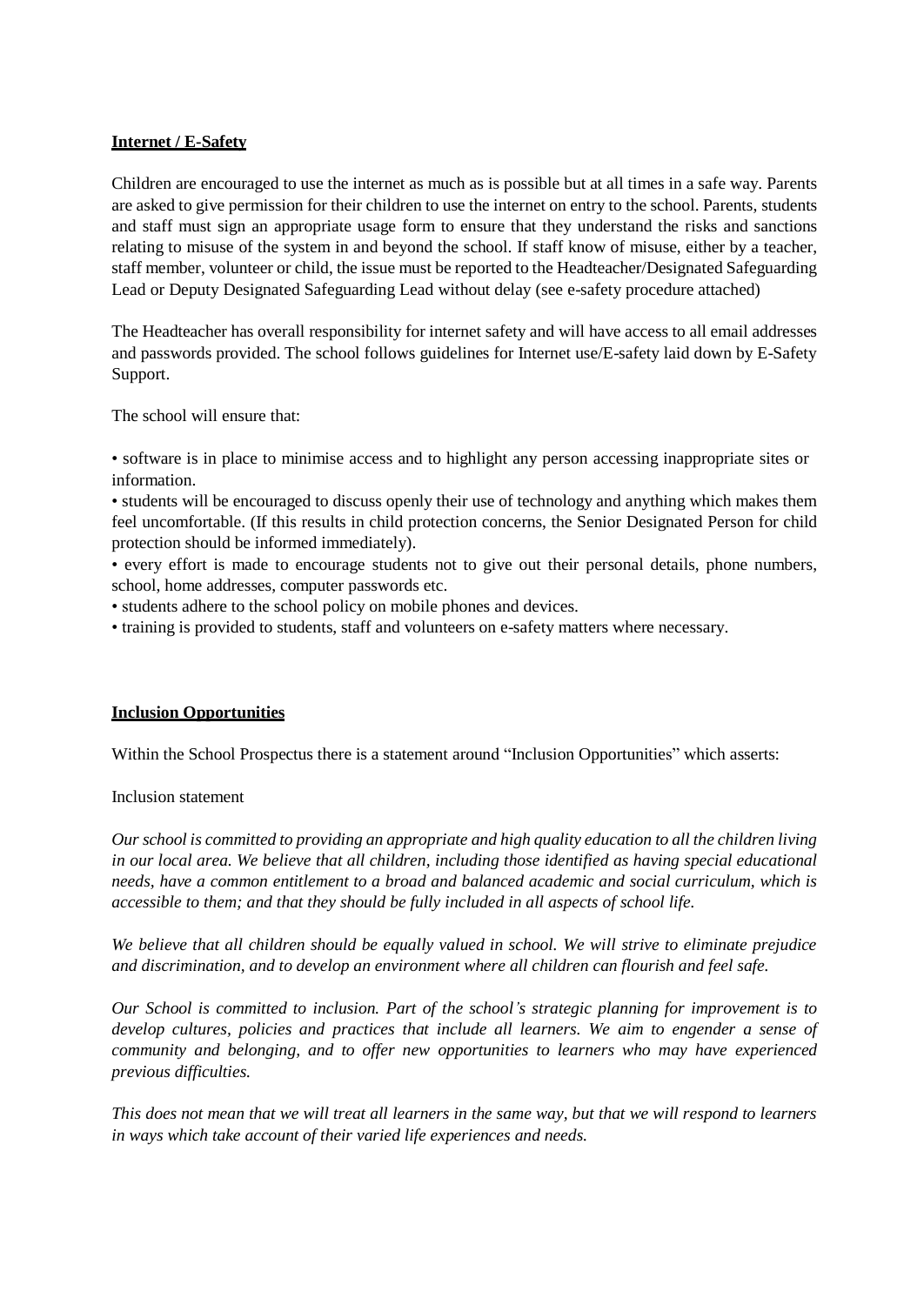*We believe that educational inclusion is about equal opportunities for all learners, whatever their age, gender, ethnicity, impairment, attainment and background. We pay particular attention to the provision for, and the achievement of, different groups of learners:*

- *girls and boys, men and women;*
- *minority ethnic and faith groups, travellers, asylum seekers and refugees;*
- *learners who need support to learn English as an additional language (EAL);*
- *learners with special educational needs;*
- *learners who are disabled;*
- *those who are gifted and talented;*
- *those who are looked after by the local authority;*
- others such as those who are sick; those who are young carers; those who are in families under stress; *pregnant school girls and teenage mothers;*
- *any learners who are at risk of disaffection and exclusion.*

## **Positive Behaviour Policy**

Good behaviour is essential in any community and at (school name) we have high expectation in this area. The school has a Behaviour Policy that must be adhered to by all children and a copy is available from the school office. This is shared with parents and is available on the school website and from the school office. Although the emphasis is always on the positive, there are also times when children have to be disciplined in order to maintain the safety and security of all children.

There are numerous rewards available to children including:

- team points
- certificates
- trophies / awards

But the sanctions range from:

- •
- having to discuss their behaviour
- being removed from the class
- loss of breaktime
- reporting to a senior member of staff
- a letter home
- detention
- exclusion
- •

## **Care, Control and Physical Intervention**

The circumstances in which staff can intervene with a student are covered by the 2011 Education Act. Staff may legitimately intervene to prevent a student from committing a criminal offence, injuring themselves or others, causing damage to property, engaging in behaviour prejudicial to good order and to maintain good order and discipline. Staff should have regard to the health and safety of themselves and others.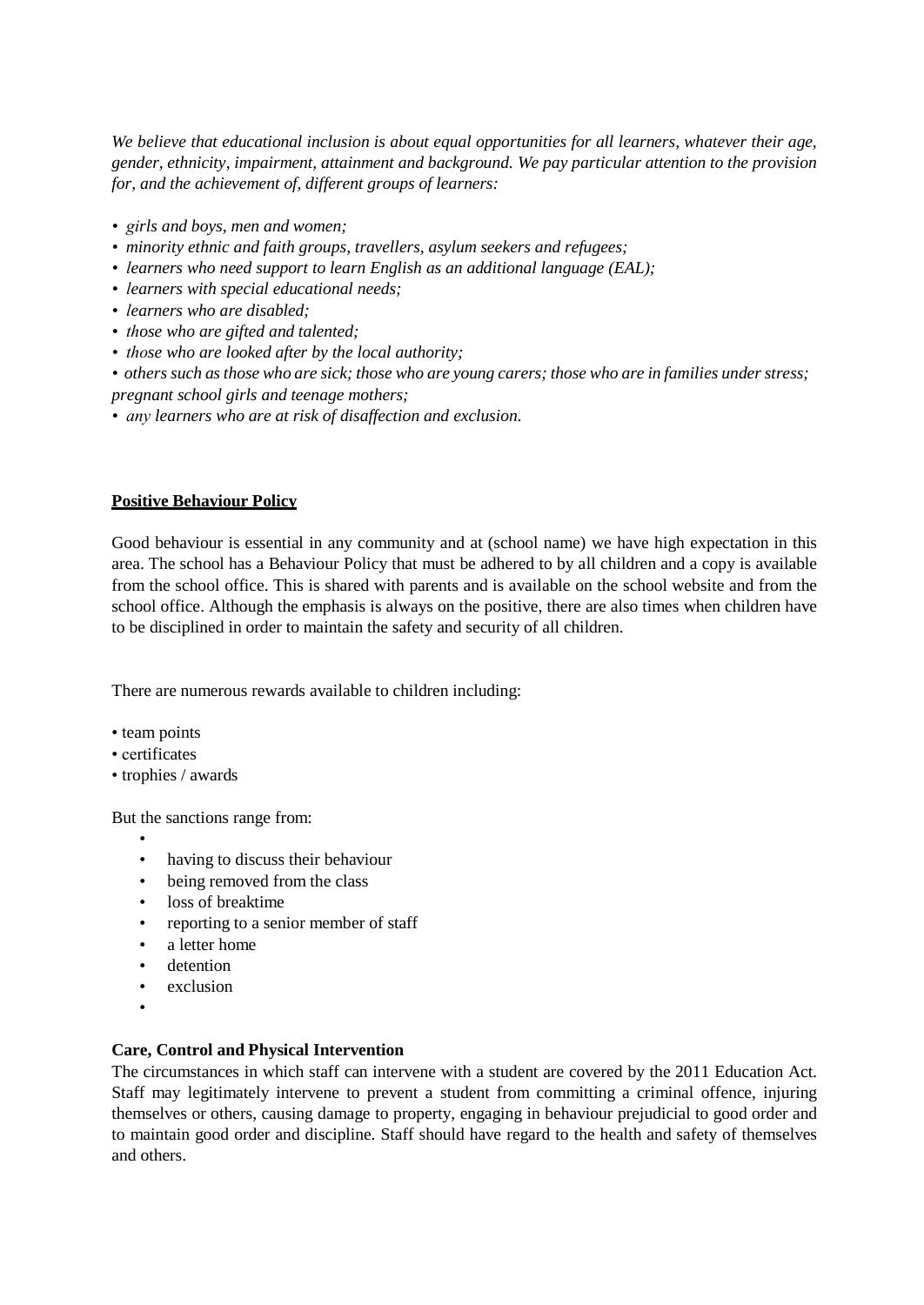# **Anti-Bullying Policy**

The school's response to this is unequivocal.

Adults must be informed immediately and action will take place.

Although bullying in this school is rare, the school always acts swiftly with a process of investigation, communication and action. Bullies will not be tolerated.

There is a more detailed Anti-bullying Policy available on the school website and from the school office.

# **Equalities and Racial Tolerance**

# *Equality information and objectives*

# *Statement of intent*

*De La Salle School and Language College is firmly committed to the concept of equality of opportunity in relation to their employment practices and the provision of education. They oppose all forms of unlawful discrimination, and seek to provide a working and learning environment which is free from discrimination.*

*We have a duty under the Education Act 1944 to secure, preserve and develop the character of the school as a Roman Catholic voluntary aided school and to conduct the school in accordance with the provisions of its Trust Deed. The Governors have formulated criteria for student admissions based largely on commitment to Christian beliefs and in line with Brentwood Diocesan approval.*

*De La Salle School and Language College recognises the value of, and seeks to achieve, a diverse workforce which includes people from differing backgrounds, with different skills and abilities. De La Salle School and Language College will take positive steps to create an employment culture through its governing body, managers and other employees, workers and volunteers, in which people can feel confident of being treated with fairness, dignity and tolerance, irrespective of their individual differences. This commitment extends to the whole school community and others connected with it. We have an Equality and Diversity in Employment policy complements other equalities policies within the school.*

The school has an "Equality and Diversity Policy" that has a section on racial tolerance. This includes information about what the school, through education, challenge and discussion, will do to ensure incidents do not happen.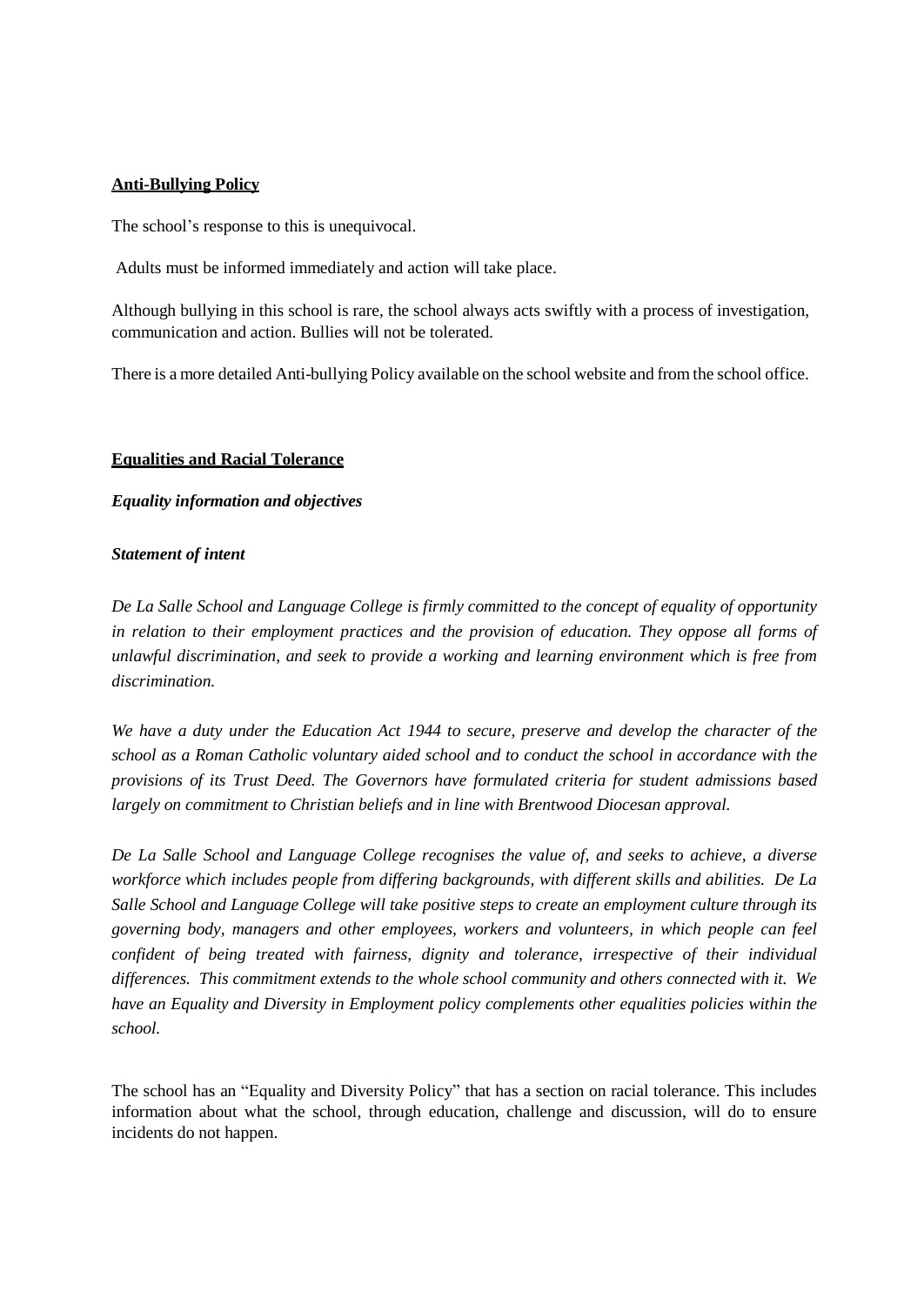Racism and Homophobic, biphobic and transphobic (HBT) is tackled in both the RE and in the PSHE, RSE curricula. The children will take part in discussions designed to raise awareness and address prejudices. This work ensures that racial tolerance is at the forefront of everything we do.

What is HBT bullying?

Homophobic, biphobic and transphobic (HBT) bullying is the targeted abuse of an individual who identifies as lesbian, gay, bisexual, transgender or someone who is questioning their sexual orientation or gender identity (LGTBQ).

# **Photographing and Videoing of Children in School**

At De La Salle School we have taken a sensible and balanced approach to photographing and videoing children on the school site. Photo/Videoing will take place for school use purposes only. Permission must be obtained from the parent/carer or child (over 13) before photographs/videoing can take place. Displays containing photographs will not include the student's full name. **The school has a Twitter account and a clear procedure relating to its management and use.**

# **Whistleblowing**

If members of staff, volunteers or governors have any concerns about people working in a paid or unpaid capacity with children, they have a duty of care (and in some cases a professional duty) to inform management accordingly. This can be done in writing or verbally and such issues will be managed with sensitivity and the necessary degree of confidence.

The school follows the Local Authority's policy on whistleblowing and a copy of the "Code of Conduct Policy" is available from the school office.

The following policy's fall under safeguarding and are available on the DLS Info Link or in hard copy form from the school office:

- Accessibility
- Alternative Education
- Anti-bullying
- Attendance
- Positive Behaviour and Exclusion
- $\mathbf{v}^{(i)}$ Capability – Staff
- Child Protection
- Code of Conduct
- Collective Worship
- Complaints
- Curriculum
- Data protection
- Disciplinary
- Drugs
- E-safety